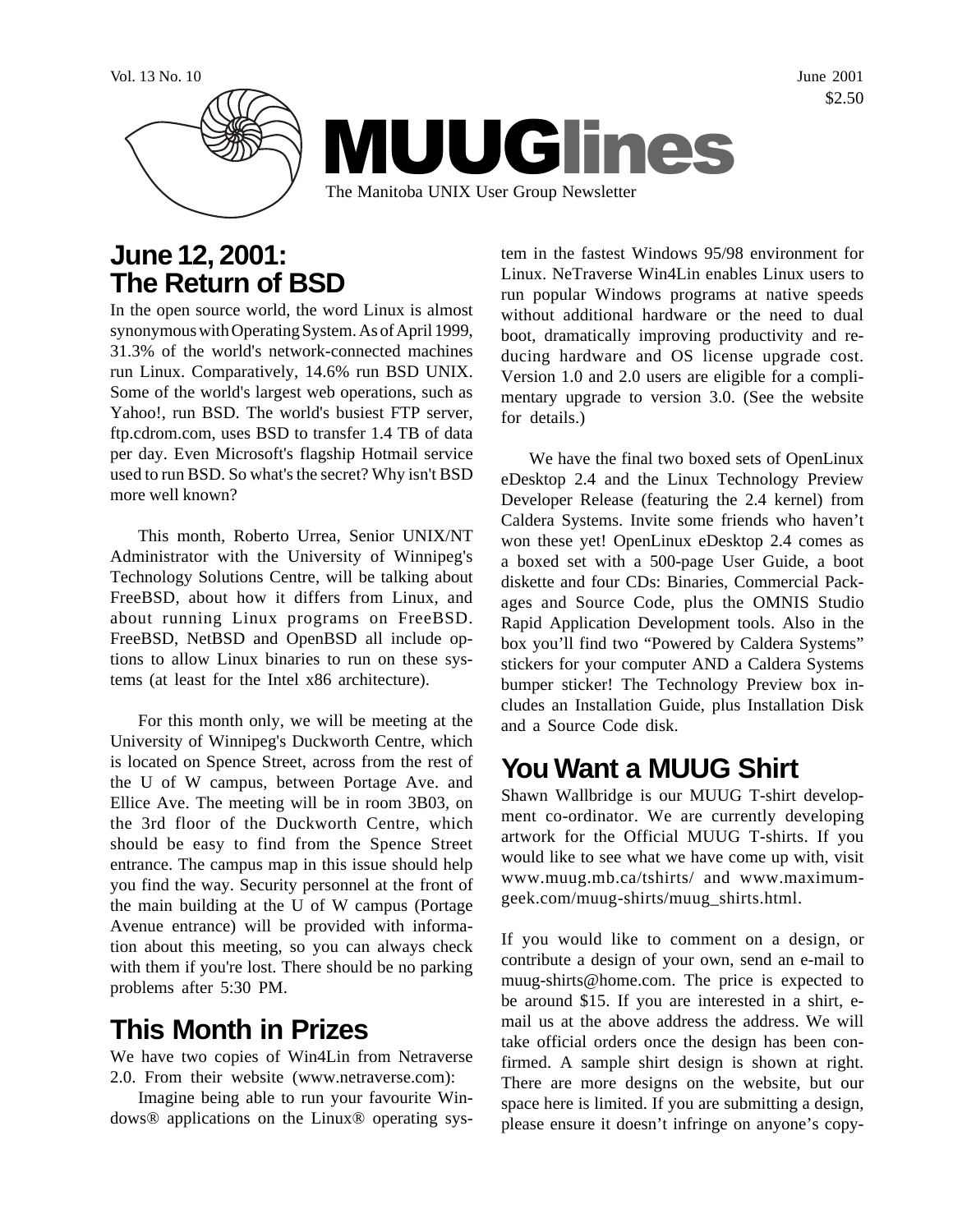

rights. The last thing we want to do is deal with lawyers because of a few t-shirts! In some cases (BSD daemon?) the permission can be obtained just by asking. Portage Avenue

## **The VideoLAN Project**

VideoLAN is a project of second-year students at the École Centrale Paris. Its main goals are MPEG and DVD playing and broadcasting on the campus, but it also features a standalone multimedia player that can read DVDs and MPEG files. It will also eventually support streams from a satellite or from an MPEG2 compression card. VideoLAN is free software, and is released under the GNU General Public License (GPL).

More information can be found in the introduction section of the website (www.videolan.org). You can also check mailing-lists, and if you want more real-time interaction, you can meet the

VideoLAN developers in #videolan on the OpenProjects network (irc.openprojects.net).

#### **Features**

Operating systems: all GNU/Linux flavours, most Unix flavours (Solaris, FreeBSD), BeOS, GNU/Hurd, MacOS X, QNX. Note that not all ports are fully functional; refer to a port's page to get information about its status. In-



put formats: DVDs (even encrypted ones), system MPEG streams, system MPEG2 streams (PS and TS). Additional decoders: DVD subtitles, Dolby AC3. Video output features: X11 (XShm, XVideo), SDL, Linux framebuffer, GGI, BeOS API, MacOS X API. Hardware YUV acceleration, arbitrary window scaling. Interfaces: Gnome, Gtk+, Qt, BeOS API, MacOS X API, text console. Navigation features: slow motion, fast forward, pause, arbitrary jumps within the stream, DVD chapter selection, on-the-fly language and subtitles selection.

### **O'Reilly Releases Python Standard Library**

Python expert Fredrik Lundh has spent hundreds of hours in recent years answering questions posted by programmers on the popular Python newsgroup, comp.lang.python. Python, known for its clean syntax and object orientation, is a modular lan-

guage that imports most useful functions from the extensive library of programming modules that is distributed with the language. These modules are a collection of commonly used procedures that can be pasted into a Python script rather than written from scratch. In his just-released book, "Python Standard Library," (O'Reilly, US \$29.95), Lundh provides tested, accurate documentation of all the modules in the Python Standard Library, along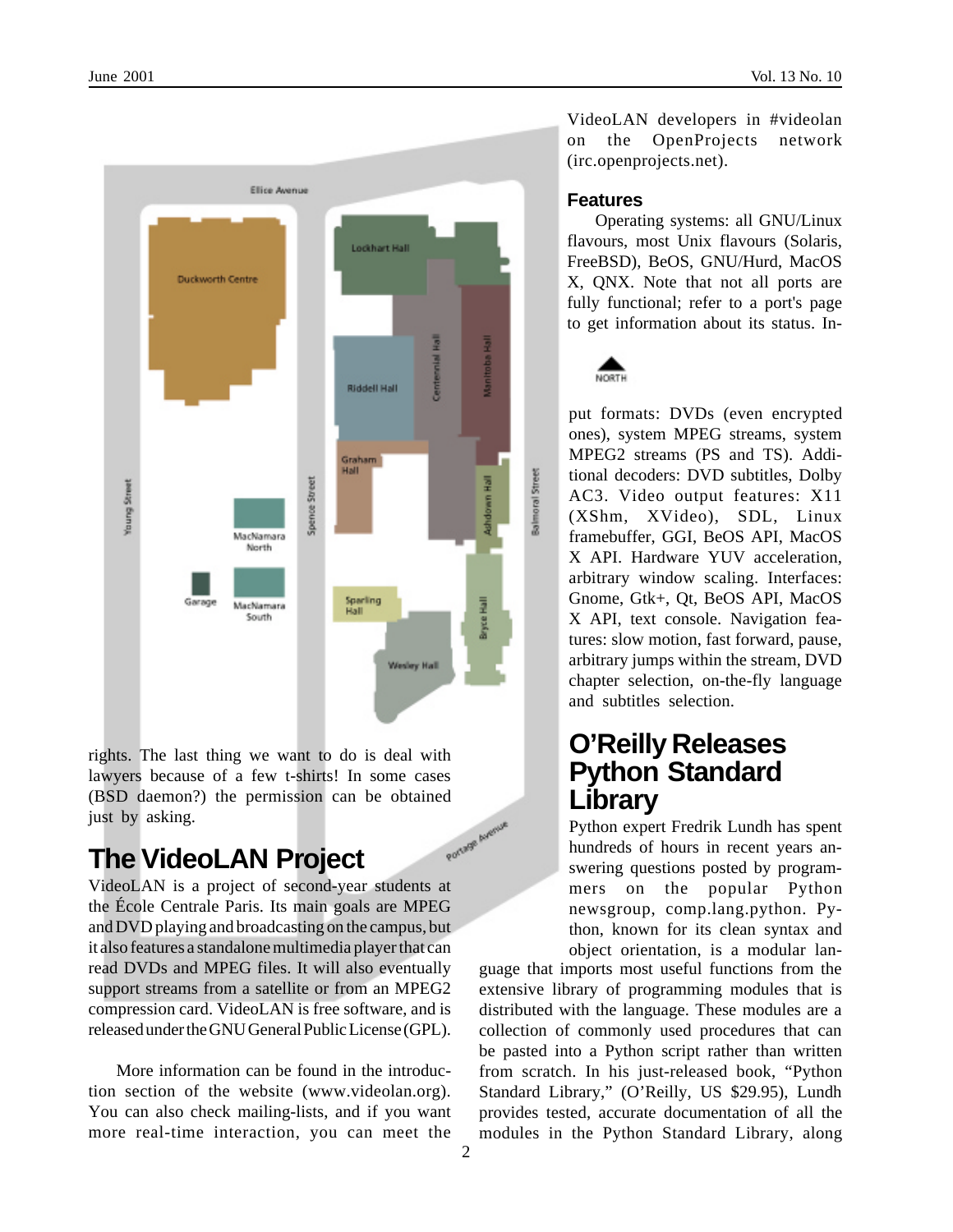with more than 300 annotated example scripts using the modules, based on the author's work with thousands of questions and answers from the Python newsgroup.

"Python Standard Library" distills the best parts from over 3,000 newsgroup messages. As Lundh explains in the preface of his book, "Maybe someone found a module that might be exactly what he wanted, but he couldn't really figure out how to use it. Maybe someone had picked the wrong module for the task. Or maybe someone tried to reinvent the wheel. Often, a short sample script could be much more helpful than a pointer to the reference documentation."

Lundh's specialty is providing short sample scripts that demonstrate the use of a module in a way that programmers can understand. Lundh explains, "I've worked hard to make the scripts both understandable and adaptable. I've intentionally kept the annotations as short as possible. If you want more background, there's plenty of reference material shipped with most Python distributions. In this book, the emphasis is on the code."

Lundh's book is a no-nonsense, no-fluff reference work for the serious Python programmer. "Python Standard Library" documents all the new modules and related information for Python 2.0, the first new major release of Python in four years, including:

- All major forms of data representation
- Support for threads and pipes
- All important file formats, including XML and HTML
- Support for major Internet applications like mail (MIME) and news
- Database and persistent storage

Fredrik Lundh, an active member of the Python community and a frequent contributor to the Python newsgroups, is an expert on the use of Python with images and graphics and is the creator of the Python Imaging Library (PIL). Lundh is a principal of Secret Labs, Inc. the creators of PythonWorks, and integrated development environment (IDE) for Python.

Chapter 5, "File Formats," is available free

online at: http://www.oreilly.com/catalog/pythonsl/ chapter/ch05.html. For more information about the book, including Table of Contents, index, author bio, and samples, see: http://www.oreilly.com/ catalog/pythonsl/index.html.

#### **Your Own MP3 Streaming Service**

#### *From Netsurfer Digest*

Ignore for a minute the problems of complying with the Byzantine regulations regarding online broadcasting and intellectual property. Assume that you just want to set up your own online radio station using an inexpensive computer and a bunch of MP3s. These instructions will tell you how to set up an MP3 audio streaming service on Linux.

 Anybody who wants to run an online radio station can follow these instructions and have at least the technical beginnings of a broadcast service. The instructions are part of a larger site that's worth exploring for its wide variety of Linux and open source topics. Good techie bookmark: http:/ /www.linuxlookup.com/html/guides/streamingmp3.html

### **Open Source is Here to Stay**

Tim O'Reilly writes that this year's O'Reilly Open Source Convention and Perl Conference 5 is broader and deeper than ever before, with 250 sessions in 14 tracks that cover Linux, Apache, Perl, Python, PHP, MySQL, and more. Get the lowdown on the highlights at http://conferences.oreilly.com/oscon/tim\_letter.html.

## **Sun Provides Gnome 1.4**

Exploring the GNOME 1.4 Desktop is an introductory software package designed to allow workstation and Internet customers to test drive, explore, and evaluate an early version of the GNOME desktop for the Solaris<sup>™</sup> Operating Environment, SPARC™ and Intel Architecture Editions.

GNOME, developed by the global open source community, is the future user environment for the Solaris platform. It employs an intuitive desktop interface that enables users to easily locate and access files and applications, manage workspaces, and run a broad range of productivity software.